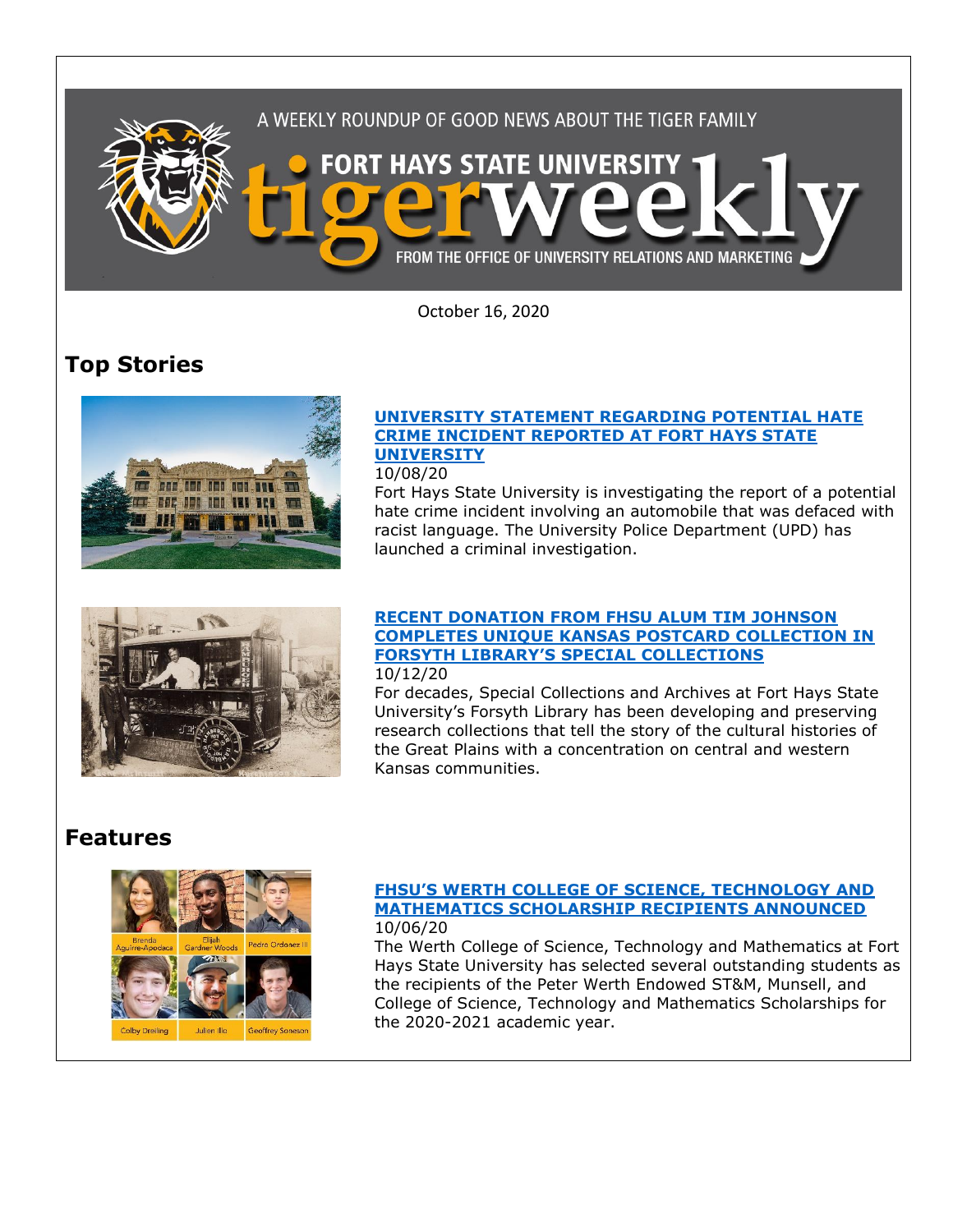

# **LONGTIME [CFO AT FORT HAYS STATE FOUNDATION PLANS](https://fhsu.edu/news/2020/10/longtime-cfo-at-fort-hays-state-foundation-plans-to-retire-next-year)  [TO RETIRE NEXT YEAR](https://fhsu.edu/news/2020/10/longtime-cfo-at-fort-hays-state-foundation-plans-to-retire-next-year)**

10/09/20

Following a successful tenure of more than two decades, Francine Hestermann plans to retire in October 2021 from her position as Chief Financial Officer for the Fort Hays State University Foundation. She joined the FHSU Foundation as CFO in 1997 and says the thought of retiring is bittersweet.

# **Accomplishments and Happenings**



## **[FORT HAYS STATE'S CAREER SERVICES HELPING STUDENTS](https://fhsu.edu/news/2020/10/fort-hays-states-career-services-helping-students-make-their-mark)  [MAKE THEIR MARK](https://fhsu.edu/news/2020/10/fort-hays-states-career-services-helping-students-make-their-mark)**

10/02/20 Despite having to move online because of COVID-19 concerns, a career readiness event hosted by Fort Hays State University Career Services drew a large response.



## **[FHSU'S AMERICAN DEMOCRACY PROJECT TO HOST EVENT](https://fhsu.edu/news/2020/10/fhsus-american-democracy-project-to-host-event-on-zoom)  [ON ZOOM](https://fhsu.edu/news/2020/10/fhsus-american-democracy-project-to-host-event-on-zoom)**

### 10/15/20

The Fort Hays State University American Democracy Project (ADP) provides numerous civic and political engagement activities that challenge and encourage students, faculty, staff, and community members to find their place and make a difference.



# **[FHSU RECEIVES OVERWHELMINGLY POSITIVE RESPONSES](https://fhsu.edu/news/2020/10/fhsu-receives-overwhelmingly-positive-responses-to-sternberg-museums-virtual-camps)  [TO STERNBERG MUSEUM'S VIRTUAL CAMPS](https://fhsu.edu/news/2020/10/fhsu-receives-overwhelmingly-positive-responses-to-sternberg-museums-virtual-camps)**

10/15/20

COVID-19 forced the cancelation of all summer camps at Fort Hays State University in 2020. Students K-12 and staff alike were disappointed at the thought of not being able to participate in the instructional science camps hosted by FHSU's Sternberg Museum of Natural History.



### **[FHSU STAYS IN TOUCH WITH INERNATIONAL STUDENTS](https://fhsu.edu/news/2020/10/fhsu-stays-in-touch-with-international-students-through-summer-virtual-camps)  [THROUGH SUMMER VIRTUAL CAMPS](https://fhsu.edu/news/2020/10/fhsu-stays-in-touch-with-international-students-through-summer-virtual-camps)** 10/15/20

COVID-19 prevented international students interested in Fort Hays State University from visiting the campus this past summer. But the Office of Global Partnerships (OGP) was diligent about finding a way to still host those students through free virtual camps.